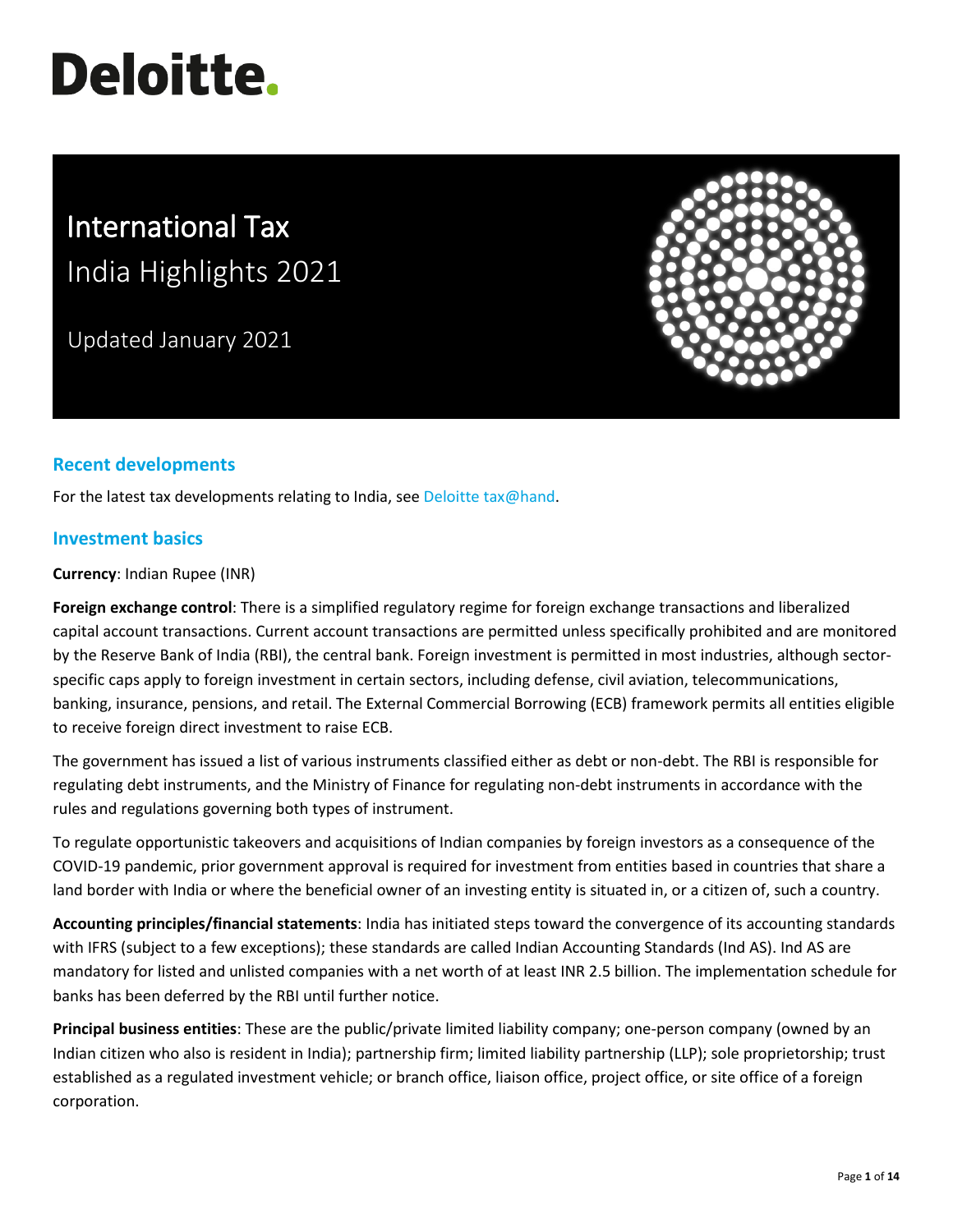# **Corporate taxation**

| <b>Rates</b>              |                                                           |
|---------------------------|-----------------------------------------------------------|
| Corporate income tax rate | 15%/22%/25%/30% (domestic companies, maximum 34.944%,     |
|                           | including surcharge and cess)/40% (foreign companies,     |
|                           | maximum 43.68%, including surcharge and cess)             |
| <b>Branch tax rate</b>    | 40% (maximum 43.68%, including surcharge and cess)        |
| Capital gains tax rate    | 0%/10%/15%/20% (plus surcharge and cess in certain cases) |

**Residence**: A corporation is resident if it is incorporated in India or if its place of effective management in that year is in India.

A partnership firm, LLP, or other nonindividual entity is considered resident in India if any part of the control and management of its affairs takes place in India.

**Basis**: Residents are taxed on worldwide income; nonresidents are taxed only on Indian-source income. Indian-source income may include capital gains arising from the transfer of any share or interest in a company or entity registered or incorporated outside India if the share or interest directly or indirectly derives its substantial value from assets located in India. Foreign-source income derived by a resident company is subject to corporate income tax in the same way as Indian-source income. A branch of a foreign corporation is taxed as a foreign corporation.

**Taxable income**: Tax is imposed on a company's profits, which consist of business/trading income, passive income, and capital gains. Income resulting from the indirect transfer of assets located in India is included. Normal business expenses, as well as other specified items, may be deducted in computing taxable income.

**Rate**: The standard corporate income tax rate is 30% for domestic companies and 40% for foreign companies and branches of foreign companies. Taking into account any applicable surcharge and cess, the highest effective rate is 34.944% for domestic companies and 43.68% for foreign companies.

Domestic companies that forgo claiming certain specified tax deductions and incentives may elect a special taxation regime with a reduced corporate income tax rate of 22% (plus any applicable surcharge and cess) for the financial year (FY) ending 31 March 2020 (assessment year (AY) 2020-21) and subsequent years, subject to certain conditions.

Certain resident manufacturing companies (incorporated on or after 1 March 2016), may elect a 25% rate (plus any applicable surcharge and cess) where the company does not claim certain specified tax deductions and incentives. A 25% rate (plus any applicable surcharge and cess) also applies for FY 2020-21 (i.e., 1 April 2020 to 31 March 2021) to domestic companies with total turnover or gross receipts of up to INR 4 billion in FY 2018-19 (for FY 2019-20, the 25% rate applied to domestic companies with total turnover or gross receipts of up to INR 2.5 billion in FY 2017-18).

Domestic manufacturing companies incorporated on or after 1 October 2019 that commence manufacturing activities on or before 31 March 2023 may elect a reduced 15% corporate income tax rate (plus any applicable surcharge and cess) on income derived from or incidental to manufacturing or production activities, provided certain conditions are fulfilled. Other income is subject to corporate income tax at 22% or 25% (plus any applicable surcharge and cess), depending on the relevant tax regime.

**Surtax**: A 7% surcharge applies to domestic companies with income exceeding INR 10 million and a 12% surcharge applies where income exceeds INR 100 million. For foreign companies, the corresponding rates are 2% and 5%, respectively. A 10% surcharge applies to domestic companies that elect a special taxation regime. An additional 4% cess is payable in all cases.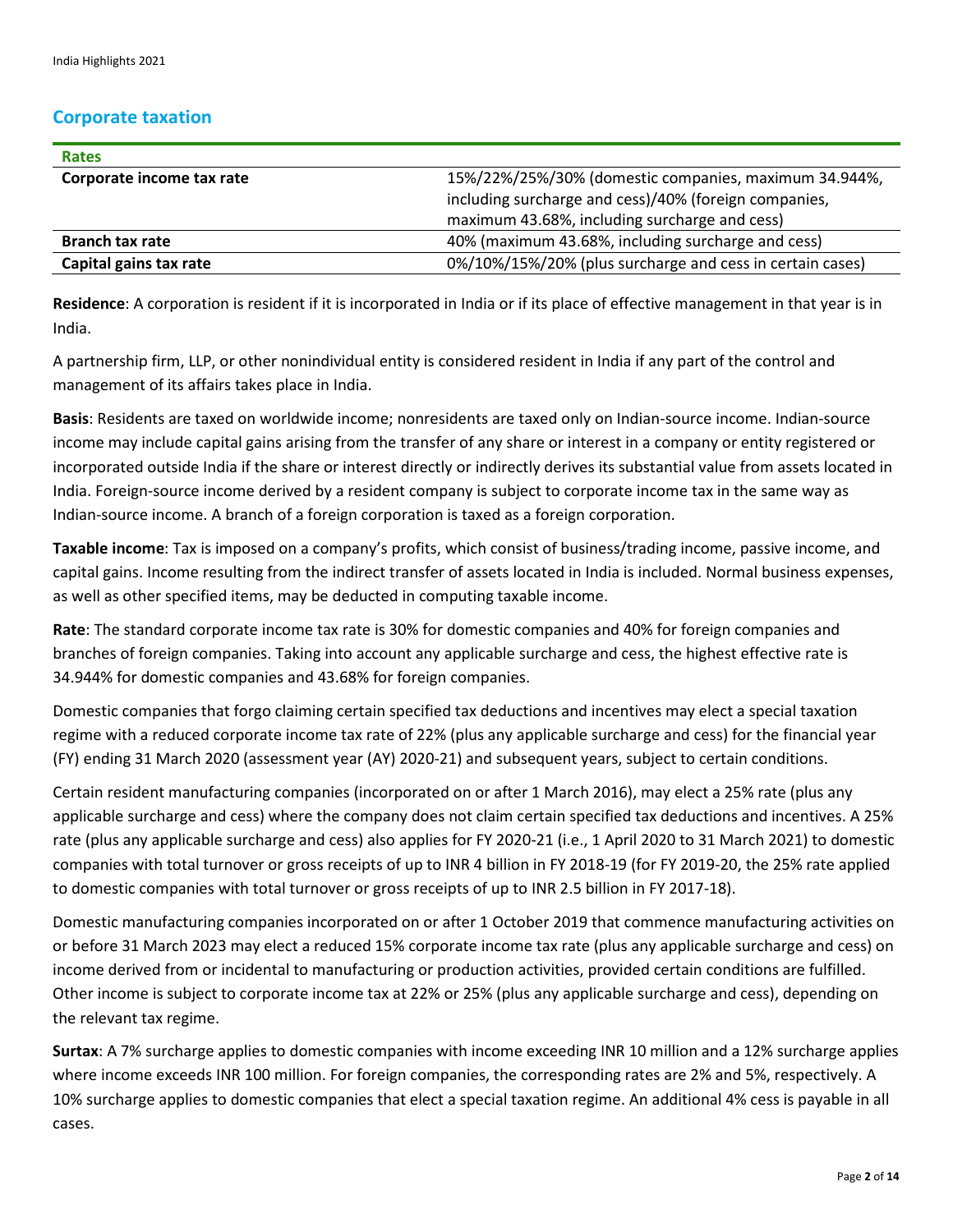**Alternative minimum tax**: Minimum Alternate Tax (MAT) is imposed at a rate of 15% (plus any applicable surcharge and cess) on the adjusted book profits of corporations whose tax liability is less than 15% of their book profits. MAT does not apply to certain income of foreign companies, including capital gains on transactions involving securities, interest, royalties, and fees for technical services. Domestic companies that elect a special taxation regime also are exempt from MAT. A credit is available for MAT paid against tax payable on normal income, which may be carried forward for offset against corporate income tax payable in subsequent years for up to 15 years.

Any person other than a corporation (including an LLP) is subject to alternate minimum tax (AMT) at 18.5% (plus any applicable surcharge and cess) of the adjusted total income where the normal income tax payable is less than the AMT. AMT also is imposed on a person eligible for investment-linked incentives. The adjusted total income is the total income before giving effect to the AMT provisions, as increased by certain deductions claimed in computing the total income, including the tax holiday claimed by units in a Special Economic Zone (SEZ). A tax credit is allowed for AMT paid against the tax payable on normal income and may be carried forward for up to 15 years.

**Taxation of dividends**: As from 1 April 2020, dividends paid by domestic companies no longer are subject to dividend distribution tax (DDT) in the hands of the company but are taxed at the shareholder level.

Prior to 1 April 2020, Indian companies were required to pay DDT at a rate of 15% (an effective rate of approximately 20.56%, including a 12% surcharge, and a 4% health and education cess (subsequently referred to as cess)) on dividends declared, distributed, or paid to shareholders, and the dividend income was exempt from tax in the hands of the shareholders.

Dividends received from a foreign company generally are subject to corporate income tax, with a credit for any foreign tax paid. However, dividends received by an Indian company from a foreign company in which the Indian company holds at least 26% of the equity shares are subject to tax at a reduced base rate of 15% on the gross income (plus any applicable surcharge and cess).

**Capital gains**: The tax treatment of capital gains depends on whether the gains are long- or short-term. Gains are longterm where the asset is held for more than three years (one year for listed shares and specified securities, and two years for unlisted shares and immovable property (land, buildings, or both)).

The first INR 100,000 of long-term gains on listed shares and specified securities is exempt if the transaction is subject to securities transaction tax (STT). The exemption generally is not available where the equity shares were acquired on or after 1 October 2004 and the acquisition was not chargeable to STT; however, the Central Board of Direct Taxes has clarified that the exemption is available in specified cases (such as acquisitions under preferential allotment, off-market acquisitions, acquisitions during a delisted period, etc.). Any gain in excess of INR 100,000 is chargeable to tax at the rate of 10% (plus any applicable surcharge and cess).

The cost of acquisition (i.e., the tax basis) of long-term capital assets acquired on or before 31 January 2018 is the higher of the actual cost or the fair market value on 31 January 2018. Where the full value of the consideration on a transfer is less than the fair market value, the higher of the full value of the consideration or the actual cost is deemed to be the cost of acquisition.

Where gains on listed shares and specified securities are not subject to STT, a 10% tax applies (without the benefit of an inflation adjustment). The applicable tax rate on long-term capital gains derived by a nonresident from the sale of unlisted securities is 10% (without the benefit of foreign currency conversion or an inflation adjustment). Gains on other long-term assets are taxed at 20% (plus any applicable surcharge and cess), but with the benefit of an inflation adjustment.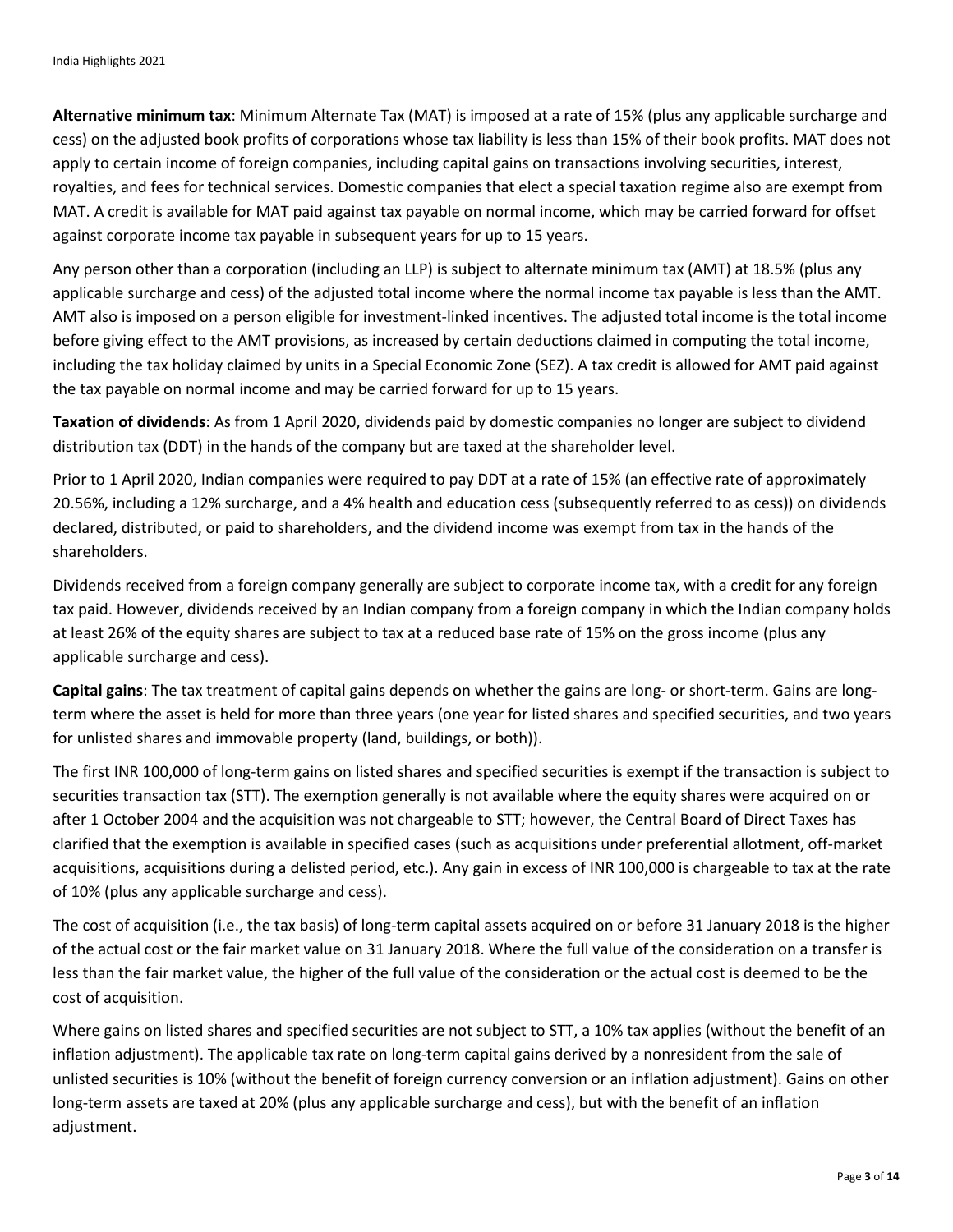Short-term gains on listed shares and specified securities that are subject to STT are taxed at 15% (plus any applicable surcharge and cess); gains from other short-term assets are taxed at the normal tax rates (plus any applicable surcharge and cess).

An unlisted domestic company is liable to pay an additional tax of 20% (plus surcharge and cess) on income distributed to a shareholder on account of a buyback of the company's shares.

**Losses**: Business losses and capital losses may be carried forward for eight years, with short-term capital losses offsetting capital gains on both long- and short-term assets, and long-term capital losses offsetting only long-term capital gains. Other than unabsorbed depreciation (which may be carried forward indefinitely), losses may be carried forward only if the tax return is filed by the due date. Unabsorbed depreciation may be offset against any income, whereas business losses may be offset only against business profits in subsequent years.

Losses incurred from domestic property rentals may be offset against other heads (categories) of income up to INR 200,000, and any remaining losses carried forward for up to eight years for offset against income from domestic property rentals in subsequent years.

**Foreign tax relief**: Foreign tax paid may be credited against Indian tax on the same profits, but the credit is limited to the amount of Indian tax payable on the foreign income. Specific rules have been introduced regarding the mechanism for granting a foreign tax credit.

**Participation exemption**: There is no participation exemption.

**Holding company regime**: There is no holding company regime.

**Incentives**: A deduction of up to 100% (reduced from 150% as from FY 2020-21) is available in respect of capital and revenue expenditure (other than expenditure on land or buildings) on scientific research conducted in-house by specified industries, and for payments made to specified organizations for scientific research.

A 100% deduction is allowed for amounts paid to a company registered in India that is carrying on scientific research activities; to a research association; or to a university, college, or other institution engaged in research in social science or statistical research.

Investment-linked incentives (a 100% deduction for capital expenditure other than expenditure incurred on the acquisition of land, goodwill, or financial instruments) are available for specified activities.

An investment-linked incentive in the form of 100% deduction is available for developing and/or maintaining and operating an infrastructure facility (i.e., a road, highway project, water-supply project, port, etc.), subject to specified conditions.

A deduction of up to 100% (reduced from 150% as from FY 2020-21) is available for expenditure incurred on a "notified" agricultural extension or skill development project.

Certain capital expenditure for the right to use spectrum for telecommunication services is allowed as a deduction over the period of the right to use the spectrum.

A taxpayer that is an eligible start-up may elect a deduction of 100% of the profits derived from an eligible business for any three consecutive assessment years out of the ten years beginning from the year of incorporation (for companies/LLPs set up on or after 1 April 2016 and before 1 April 2021).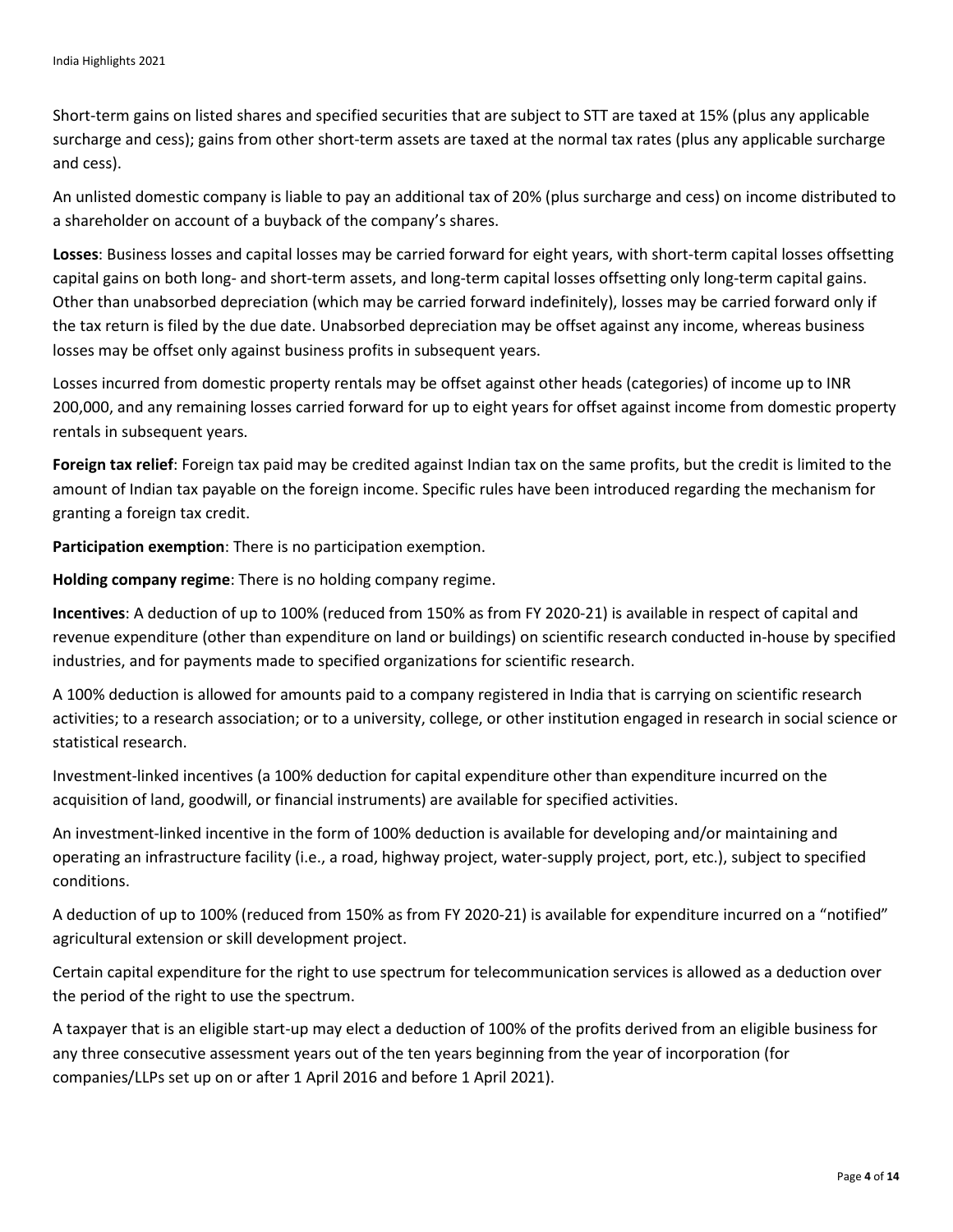A concessional tax rate of 10% (plus any applicable surcharge and cess) applies on gross income arising from royalties in respect of a patent developed and registered in India by a person resident in India. No deduction is allowed for expenditure or for an allowance in respect of such royalty income.

Income from dividends, interest, and long-term capital gains of sovereign wealth funds, foreign pension funds, and entities wholly owned by the Abu Dhabi Investment Authority from investments in Indian infrastructure enterprises is exempt from tax where the investment is made between 1 April 2020 and 31 March 2024, and held for at least three years.

Units established in SEZs that commence manufacturing activities on or before 30 June 2020 are exempt from tax on their export profits, subject to compliance with other conditions. Other tax holidays are available based on industry and region.

## **Compliance for corporations**

**Tax year**: The tax year is the year from 1 April to the following 31 March.

**Consolidated returns**: Consolidated returns are not permitted; each company must file a separate return.

**Filing and payment**: Taxes on income in a tax year usually are paid in the next tax year ("assessment" year). The filing deadline for all returns of income for FY 2019-20 has been extended in response to the COVID-19 pandemic. All companies and all other taxpayers who are required to have their accounts audited or are required to file a certificate on international transactions must submit a final return by 15 February 2021. The due date for noncorporate taxpayers who are not required to have their accounts audited and not required to file a certificate on international transactions is 10 January 2021. All taxpayers must provide details of income, expenses, tax due, and tax paid. Other required details will depend on the applicable income tax return form. Generally, for years other than FY 2019-20, companies must submit a final return by 31 October (30 November for companies required to file a certificate on international transactions (see "Transfer pricing," below)) of the assessment year. Returns for noncorporate taxpayers that are required by law to have their accounts audited generally also are due on 31 October (30 November for taxpayers required to file a certificate on international transactions (see "Transfer pricing," below)). All other taxpayers who are not required to have their accounts audited generally must submit a return by 30 July. Taxpayers claiming tax holidays or carrying forward tax losses must file their return of income on or before the due date.

Taxpayers must make four advance payments of their income tax liabilities during the tax year, on 15 June (15% of total tax payable); 15 September (30% of total tax payable); 15 December (30% of total tax payable); and 15 March (25% of total tax payable).

The government has introduced rules such as the mandatory filing of Know Your Customer (KYC) documentation for directors of companies, KYC requirements for foreign portfolio investors, and the mandatory dematerialization (i.e., conversion of physical share certificates into electronic format) of shares for public companies. Companies incorporated before December 2017 must file a form to verify that they are active.

**Penalties**: Penalties apply for failure to file a return, tax audit report, or certificate of international transactions; failure to comply with withholding tax obligations; and under reporting and misreporting of income. Criminal proceedings also may be initiated for failure to file an income tax return.

**Rulings**: The Authority for Advance Rulings (AAR) issues rulings on the tax consequences of transactions or proposed transactions with nonresidents. It also can issue rulings in relation to the tax liability of residents in prescribed cases, and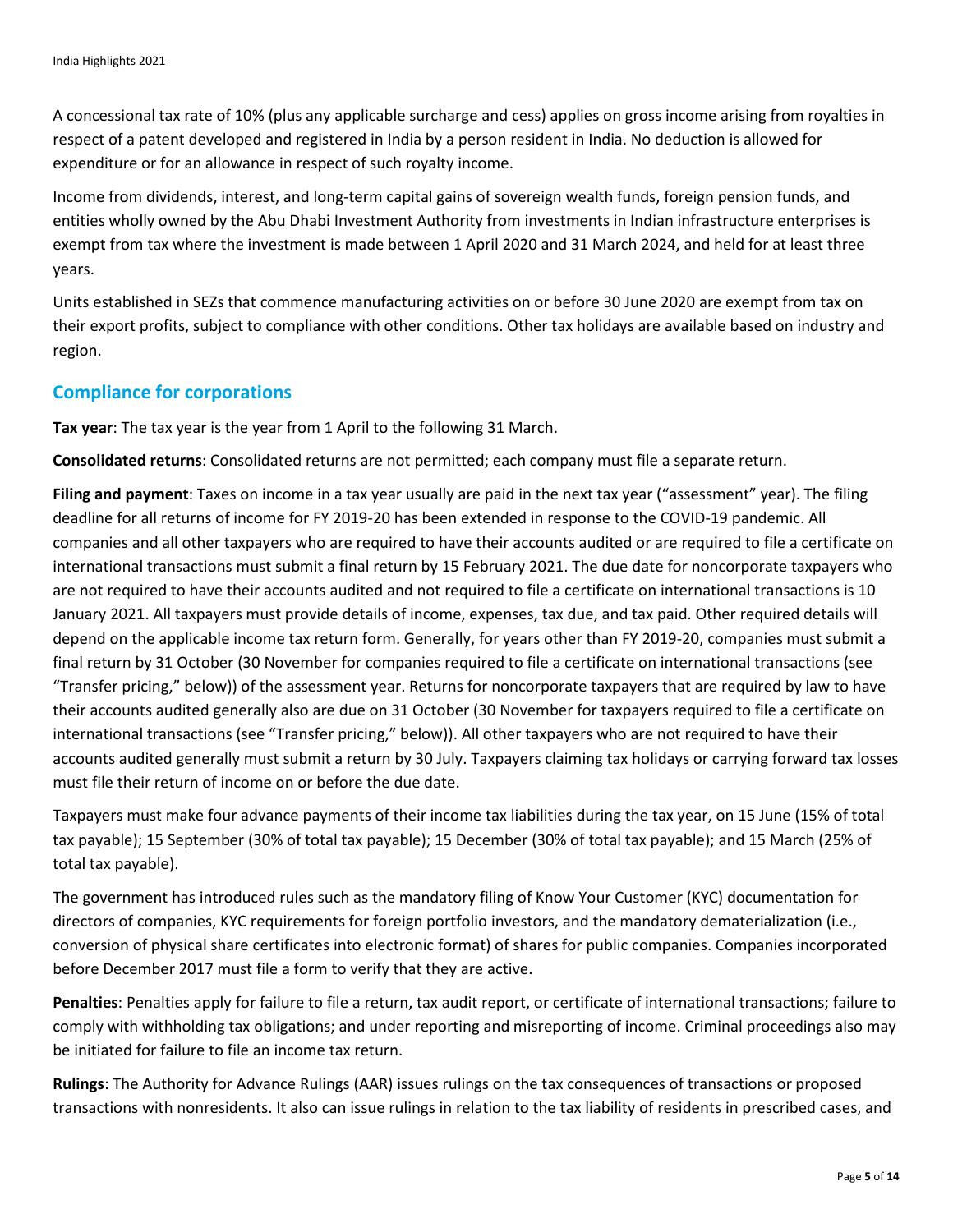on whether an arrangement is an impermissible avoidance arrangement. Rulings are binding on the applicant and the tax authorities for the specific transaction(s). Advance pricing agreements (APAs) also are possible.

# **Individual taxation**

| <b>Rates</b>               |                              |                                    |                                                 |
|----------------------------|------------------------------|------------------------------------|-------------------------------------------------|
| Individual income tax rate | <b>Taxable income</b>        | Rate (standard<br>regime)*         | <b>Rate (optional</b><br>simplified<br>regime)* |
|                            | Up to INR 250,000            | 0%                                 | 0%                                              |
|                            | INR 250,001-INR 500,000      | 5%                                 | 5%                                              |
|                            | INR 500,001-INR 750,000      | 20%                                | 10%                                             |
|                            | INR 750,001-INR 1,000,000    | 20%                                | 15%                                             |
|                            | INR 1,000,001-INR 1,250,000  | 30%                                | 20%                                             |
|                            | INR 1,250,001- INR 1,500,000 | 30%                                | 25%                                             |
|                            | Over INR 1,500,000           | 30%                                | 30%                                             |
| Capital gains tax rate     |                              | 0%/10%/15%/20% (plus surcharge and |                                                 |
|                            |                              | cess in certain cases)             |                                                 |

\* All rates are subject to the 4% cess and, where income exceeds the relevant threshold, a surcharge will apply.

**Residence**: Individuals are resident in India if they spend at least 182 days in the country in a given year, or at least 60 days provided they have spent at least 365 days in India in the preceding four years. For an Indian citizen leaving India for the purpose of employment or as a member of the crew of an Indian ship, and for an Indian citizen/person of Indian origin (PIO) working abroad who visits India while on vacation, the threshold of 182 days applies, instead of 60 days. Individuals who do not fulfill the above conditions are regarded as nonresident in India. Resident individuals are further classified as ordinarily resident or not ordinarily resident. Individuals are not ordinarily resident if they have been nonresident for nine out of the 10 preceding years or have been in India for less than 730 days during the preceding seven years. Individuals who do not fulfill the above two conditions are considered ordinarily resident.

An Indian citizen, or PIO whose total income (excluding income from foreign sources) exceeds INR 1.5 million, and who is present in India for at least 120 days but less than 182 days during a year, qualifies as not ordinarily resident for that year.

The residency conditions were relaxed for FY 2019-20 for individuals stranded in India as a result of the COVID-19 pandemic related travel restrictions.

**Basis**: An individual who is resident and ordinarily resident in India generally is taxed on worldwide income, subject to the provisions of a relevant tax treaty. A person who is not ordinarily resident generally does not pay tax on income earned outside India, other than income (i) derived from a business controlled in India or a profession exercised in India, or (ii) income accrued or received in India, or deemed to have accrued or been received in India. A nonresident is subject to tax only on Indian-source income.

**Taxable income**: Income from employment, including most employment benefits, is fully taxable after applicable deductions (including a standard deduction of INR 50,000) and exemptions. Profits derived by an individual from carrying on a trade or profession generally are taxed in the hands of the individual, after applying available tax exemptions and tax-free thresholds (see "Rates," below). See under "Corporate taxation," above, regarding the taxation of dividends.

Mortgage interest of up to INR 200,000 per year is deductible. An individual owning more than two self-occupied properties will be taxed on a notional rent from the third and any subsequent residential properties.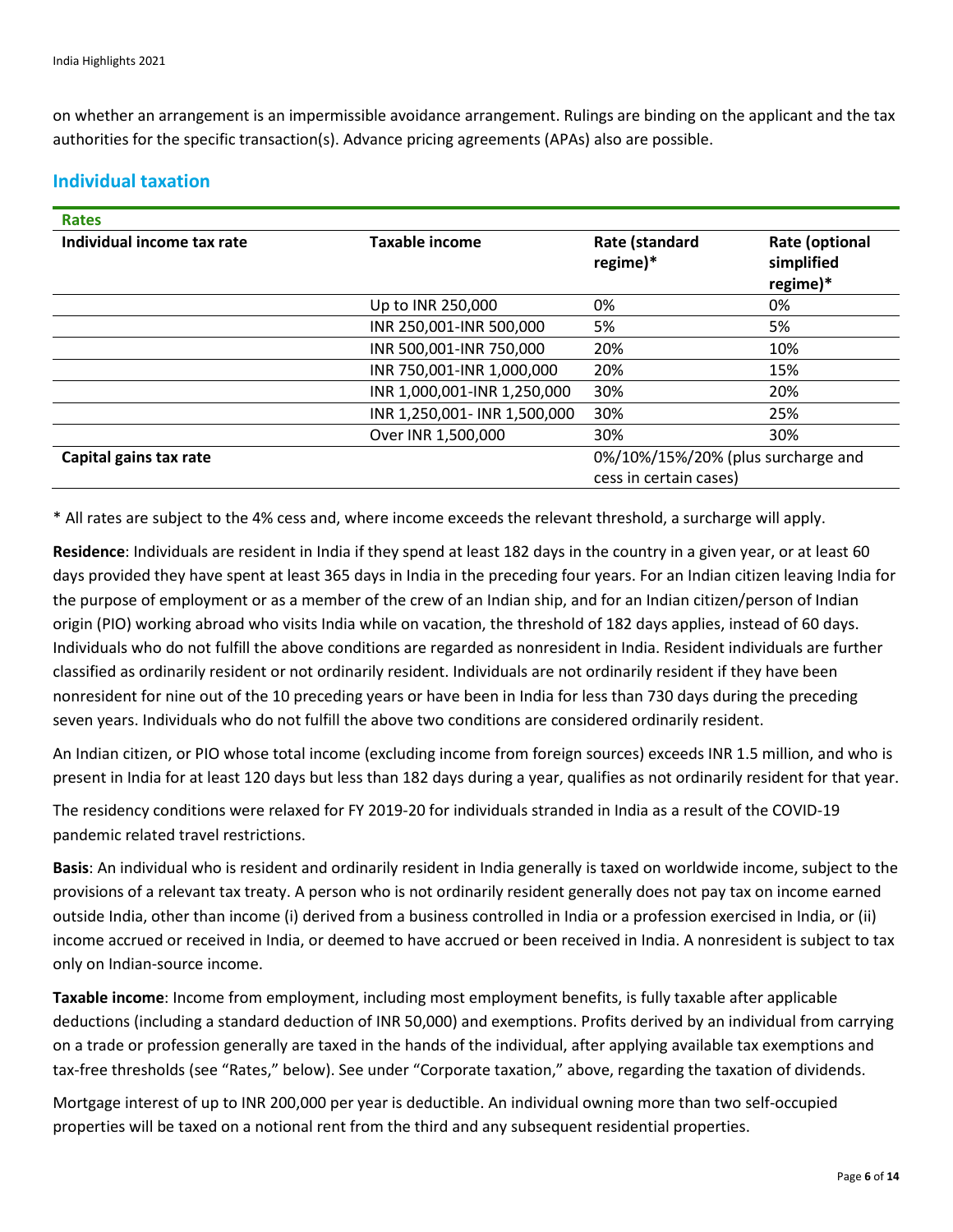As from 1 April 2020, individuals may opt to compute their total income in accordance with a simplified tax regime (see "Rates," below). Most of the exemptions or deductions generally available in calculating total income are not permitted under the optional simplified regime.

**Rates**: Rates are progressive up to 30%, plus a 4% cess. A surcharge of 10%, 15%, 25%, or 37% applies under both regimes where income exceeds INR 5 million, INR 10 million, INR 20 million, or INR 50 million, respectively (subject to applicable marginal relief). The first INR 300,000 is exempt for resident senior citizens (aged 60 years or above, but under 80 years), and INR 500,000 is exempt for very senior citizens (at least 80 years of age); for all others, the first INR 250,000 is exempt. A tax rebate up to INR 12,500 is allowed for resident individuals with taxable income up to INR 500,000.

**Capital gains**: See under "Corporate taxation," above.

**Deductions and allowances**: Deductions are available in respect of certain payments and investments, such as contributions to the provident fund, pension funds, medical or life insurance policies, and some savings schemes, etc., subject to applicable limits. Most of these deductions are not available where an individual opts for the simplified regime.

**Foreign tax relief**: A resident individual who has paid tax outside India may claim credit for the foreign tax paid against the tax payable in India. The credit is limited to the lesser of the tax payable on the relevant income under Indian tax legislation, or the actual foreign tax paid. Relief also may be available under the terms of a relevant tax treaty. To obtain credit for foreign tax, the details must be provided electronically on Form 67, together with supporting documentation, prior to filing the tax return.

**Other**: See under "Corporate taxation," above, regarding AMT. AMT does not apply to individuals, associations of persons, and bodies of individuals whose adjusted total income does not exceed INR 2 million.

## **Compliance for individuals**

**Tax year**: The tax year is the year from 1 April to the following 31 March.

**Filing status**: Each taxpayer must file a return; the concept of joint filing does not exist in India.

**Filing and payment**: All individual taxpayers are required to file a tax return. The employer withholds tax on salary income.

Individuals must prepay 100% of the final tax due by the end of the tax year, either via withholding at source or by making advance payments in four installments (with interest payable on underpayments). Individuals generally must submit a final return by 31 July of the assessment year. The filing deadline for returns of income for FY 2019-20 is extended to 10 January 2021 in response to the COVID-19 pandemic. Electronic filing of tax returns is mandatory where (i) taxable income exceeds INR 500,000, (ii) the individual has foreign assets (including a financial interest in any entity or signing authority for any account), (iii) the individual is claiming any relief for foreign taxes, or (iv) any refund is claimed in the return.

**Penalties**: Penalties apply for failure to file a return, failure to comply with withholding tax obligations, and concealment of income.

**Rulings**: The AAR issues rulings on the tax consequences of transactions or proposed transactions. It may issue rulings on whether an arrangement is an impermissible avoidance arrangement. Rulings are binding on the applicant and the tax authorities for the specific transaction(s).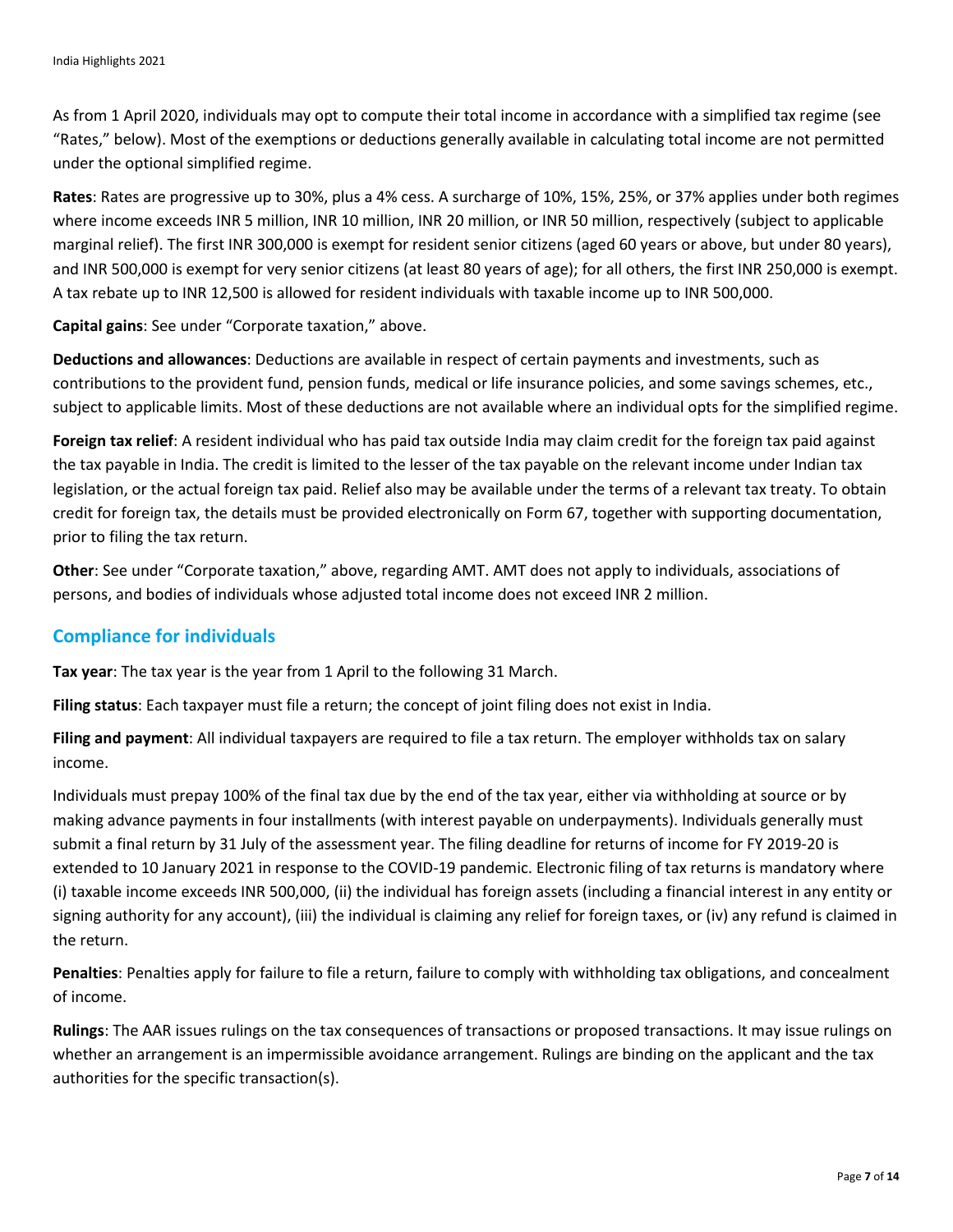# **Withholding tax**

| <b>Rates</b>                       |                  |                   |                                            |                                            |
|------------------------------------|------------------|-------------------|--------------------------------------------|--------------------------------------------|
| Type of payment                    | <b>Residents</b> |                   | <b>Nonresidents</b>                        |                                            |
|                                    | Company          | <b>Individual</b> | Company                                    | <b>Individual</b>                          |
| <b>Dividends</b>                   | 10%/7.5%         | 10%/7.5%          | 10%/20% (plus<br>surcharge and<br>cess)    | 10%/20% (plus<br>surcharge and<br>cess)    |
| <b>Interest</b>                    | 10%/7.5%         | 10%/7.5%          | 5%/20%/40%<br>(plus surcharge<br>and cess) | 5%/20%/30%<br>(plus surcharge<br>and cess) |
| <b>Royalties</b>                   | 2%/1.5%/10%/7.5% | 2%/1.5%10%/7.5%   | 10%/20% (plus<br>surcharge and<br>cess)    | 10%/20% (plus<br>surcharge and<br>cess)    |
| <b>Fees for technical services</b> | 2%/1.5%          | 2%/1.5%           | 10%/20% (plus<br>surcharge and<br>cess)    | 10%/20% (plus<br>surcharge and<br>cess)    |

**Dividends**: Dividends paid to an Indian resident generally are subject to withholding tax at 10%; the rate is temporarily reduced to 7.5% for dividends paid as from 14 May 2020 through 31 March 2021.

As from 1 April 2020, dividends paid to a nonresident generally are subject to withholding tax at 20%. The rate is 10% for dividends paid on foreign currency bonds or global depository receipts. The withholding tax rates on dividends paid to nonresidents are subject to any applicable surcharge and cess and may be reduced under a tax treaty.

Prior to 1 April 2020, Indian companies were required to pay DDT at a rate of 15% (an effective rate of approximately 20.56%, including a 12% surcharge, and a 4% cess) on dividends declared, distributed, or paid to shareholders, and the dividend income was exempt from tax in the hands of the shareholders.

**Interest**: Interest paid to an Indian resident generally is subject to withholding tax at 10%; the rate is temporarily reduced to 7.5% for interest paid as from 14 May 2020 through 31 March 2021.

Interest paid to a nonresident on a foreign currency borrowing or debt generally is subject to a 20% withholding tax (plus any applicable surcharge and cess). A 5% withholding tax (plus any applicable surcharge and cess) applies to certain types of interest paid to a nonresident, including (i) interest paid on specific borrowings made before 1 July 2023 in foreign currency, and (ii) interest on investments made before 1 July 2023 by a foreign institutional investor or a qualified foreign investor in a rupee-denominated bond of an Indian company, a government security, or a municipal debt security. The rates may be reduced under a tax treaty. Where a treaty applies, but the nonresident does not have a permanent account number (PAN) (i.e., a tax registration number), tax must be withheld at the higher of the applicable tax treaty rate or 20%; however, this does not apply if the payments are in the nature of interest and the foreign taxpayer provides the required documents to the payer. Where the interest income derived by a nonresident does not fulfill certain prescribed conditions for concessional withholding tax rates, a withholding tax rate of 30% (for individuals and entities other than a foreign company) or 40% (for a foreign company) applies (plus any applicable surcharge and cess). The rates may be reduced under a tax treaty.

**Royalties**: Royalties paid to an Indian resident generally are subject to withholding tax at 2% where the royalty is in the nature of consideration for the sale, distribution, or exhibition of cinematographic films; otherwise, the rate is 10%. The rates are temporarily reduced to 1.5% and 7.5%, respectively, for royalties paid as from 14 May 2020 through 31 March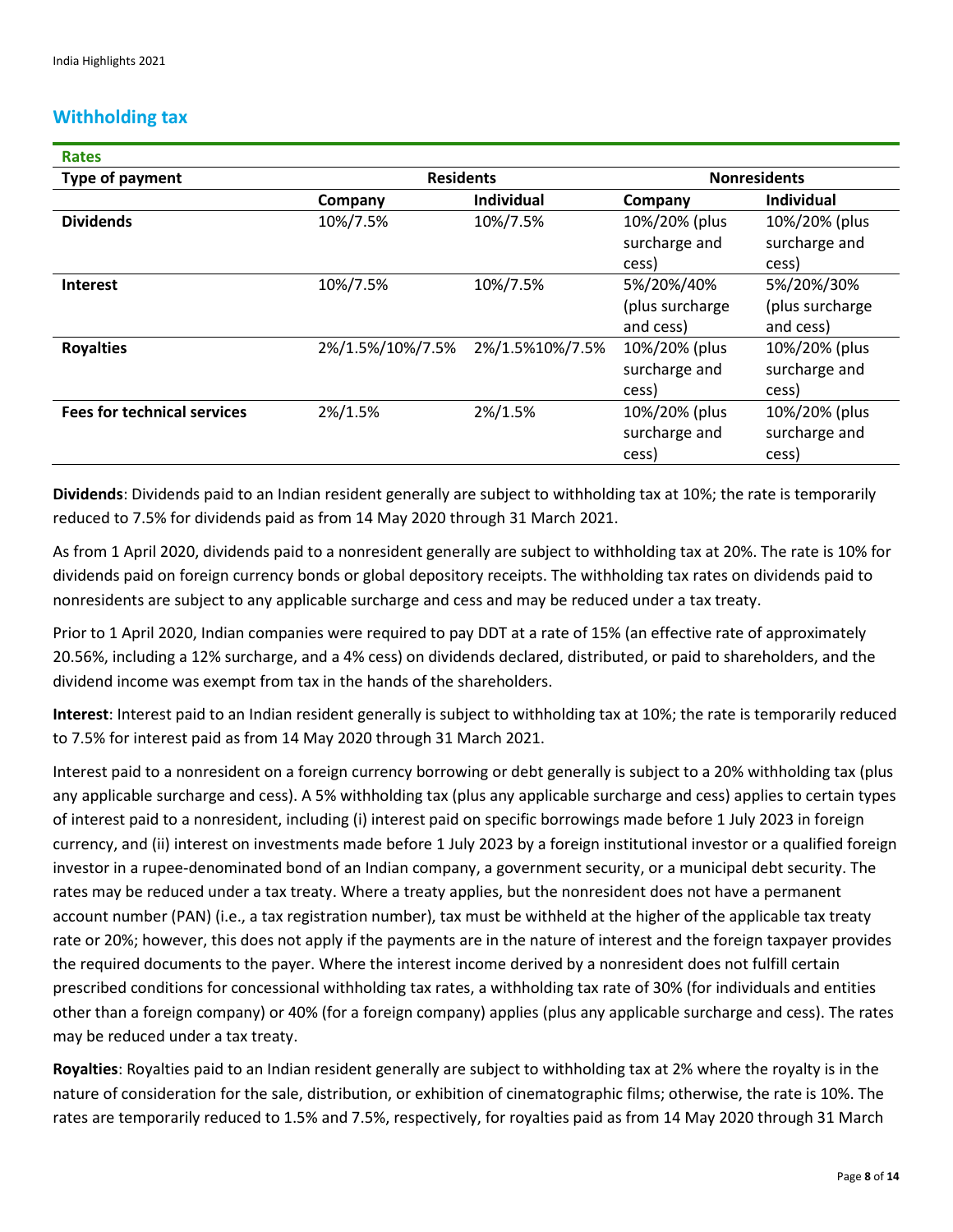2021. Royalties paid to a nonresident are subject to a 10% withholding tax (plus any applicable surcharge and cess). The rate may be reduced under a tax treaty. Where a treaty applies, but the nonresident does not have a PAN, tax must be withheld at the higher of the applicable tax treaty rate or 20%; however, this does not apply if the payments are in the nature of royalties and the foreign taxpayer provides the required documents to the payer.

**Fees for technical services**: Technical service fees paid to an Indian resident generally are subject to withholding tax at 2%; the rate is temporarily reduced to 7.5% for fees paid as from 14 May 2020 through 31 March 2021.

Technical service fees paid to a nonresident generally are subject to withholding tax at 10% (plus any applicable surcharge and cess). The rate may be reduced under a tax treaty. Where a treaty applies, but the nonresident does not have a PAN, tax must be withheld at the higher of the applicable tax treaty rate or 20%; however, this does not apply if the payments are in the nature of technical service fees and the foreign taxpayer provides the required documents to the payer.

**Branch remittance tax**: There is no branch remittance tax.

## **Anti-avoidance rules**

**Transfer pricing**: The transfer pricing regime is influenced by OECD norms, although the penalty provisions in India are stringent compared to those in many other countries. The definition of "associated enterprise" extends beyond a shareholding or management relationship since it includes some deeming clauses. The transfer pricing provisions also cover specified domestic transactions with related parties where the aggregate value of those transactions exceeds INR 200 million in one year.

The pricing of these transactions must be determined with regard to arm's length principles, using methods prescribed under India's transfer pricing rules, which are similar to the methods prescribed in the OECD guidelines, with an additional sixth method (i.e., an "other method"). The arm's length price is determined based on multiple-year data, and based on a range (between the 35th and the 65th percentile of the data distribution) or the arithmetic mean (depending on certain prescribed conditions).

The taxpayer is required to maintain detailed information and transfer pricing documentation substantiating the arm's length nature of related party transactions. Companies also are required to submit a certificate to the tax authorities (in a prescribed format) from a practicing chartered accountant that sets out the details of associated enterprises, international transactions, etc., along with the methods used to determine an arm's length price. The certificate generally must be filed one month prior to the due date of filing the annual tax return, i.e., by 31 October of the assessment year. The filing deadline for the certificate for FY 2019-20 is extended to 15 January 2021.

The Indian transfer pricing documentation requirements have been updated to incorporate the specific reporting regime in respect of country-by-country reporting and the master file provided for under the OECD/G20 BEPS project.

Where the application of the arm's length price would reduce the income chargeable to tax in India or increase a loss, no adjustment will be made to the income or loss.

Secondary adjustments apply to transfer pricing adjustments relating to tax year 2016-17 and subsequent years. The taxpayer is required to repatriate cash to India within a prescribed time to the extent of a transfer pricing adjustment. If not repatriated, the amount of the adjustment is treated as an advance to the associated enterprise, and subject to notional interest taxable in India. The taxpayer has the option to pay additional tax of 20% on the value of the transfer pricing adjustment that is not repatriated to India, in which case notional interest will not be charged.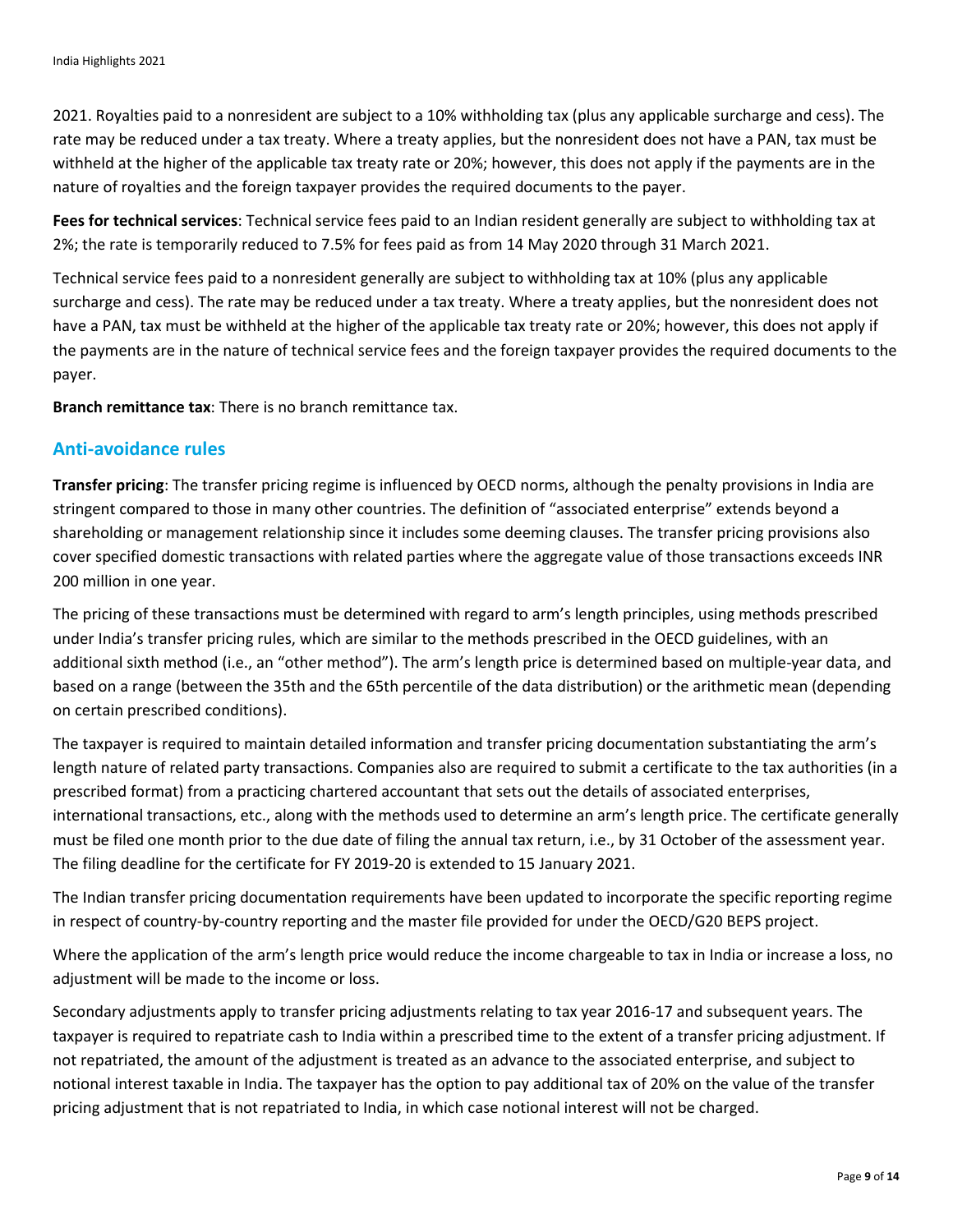If a taxpayer that benefits from a tax holiday is subject to a transfer pricing adjustment, the benefit is denied to the extent of the adjustment.

Safe harbor rules provide for the automatic acceptance of a taxpayer's transfer price that equals or exceeds the safe harbors.

A taxpayer also may enter into a unilateral, bilateral, or multilateral APA.

The Indian safe harbor rules and APAs also cover profit attribution.

**Interest deduction limitations**: There are no interest deduction limitation rules.

**Controlled foreign companies**: There are no CFC rules.

**Hybrids**: There is no anti-hybrid legislation.

**Economic substance requirements**: These are relevant in the context of the general anti-avoidance rule (see "General anti-avoidance rule," below). An arrangement is deemed to lack commercial substance where any one of the following criteria is met:

- The arrangement in its entirety differs significantly from the individual steps;
- The arrangement involves back-to-back financing, an accommodating party, or offsetting or cancelling transactions, intended to disguise the true nature of the transaction;
- The location of an asset, transaction, or place of residence is determined solely for the purpose of obtaining a tax benefit; or
- The arrangement has no significant effect on the business risks or net cash flows of any party to the arrangement, other than any effect attributable to the tax benefit.

**Disclosure requirements**: A foreign company with a liaison office, branch office, or project office in India is required to prepare financial statements and annual activity certificates on its activities and submit this information to the authorized dealer bank. Liaison and branch offices also must submit an annual activity certificate to the Director General of Income Tax.

Company law requires identification of a company's significant beneficial owners (SBOs). Any individual who, directly or indirectly, holds more than 10% of the shares, or voting rights, or rights to participate in more than 10% of the distributable dividends of a company; or who exercises significant influence over the company, etc., is considered an SBO. There are detailed rules for determining an SBO and indirect holdings must be taken into account. All SBOs are required to make timely disclosures regarding their holdings in an Indian company and any changes thereto to the company, and the company in turn must notify the Registrar of Companies.

**Exit tax**: There is no exit tax.

**General anti-avoidance rule**: The general anti-avoidance rule (GAAR) provisions empower the tax authorities to declare an arrangement as an impermissible avoidance arrangement if it was entered into with the main purpose of obtaining a tax benefit, and it:

- Creates rights or obligations that normally would not be created between persons dealing at arm's length;
- Results, directly or indirectly, in the misuse or abuse of the Income-tax Act, 1961;
- Lacks commercial substance or is deemed to lack commercial substance; and
- Is carried out in a manner that would not be used for bona fide purposes.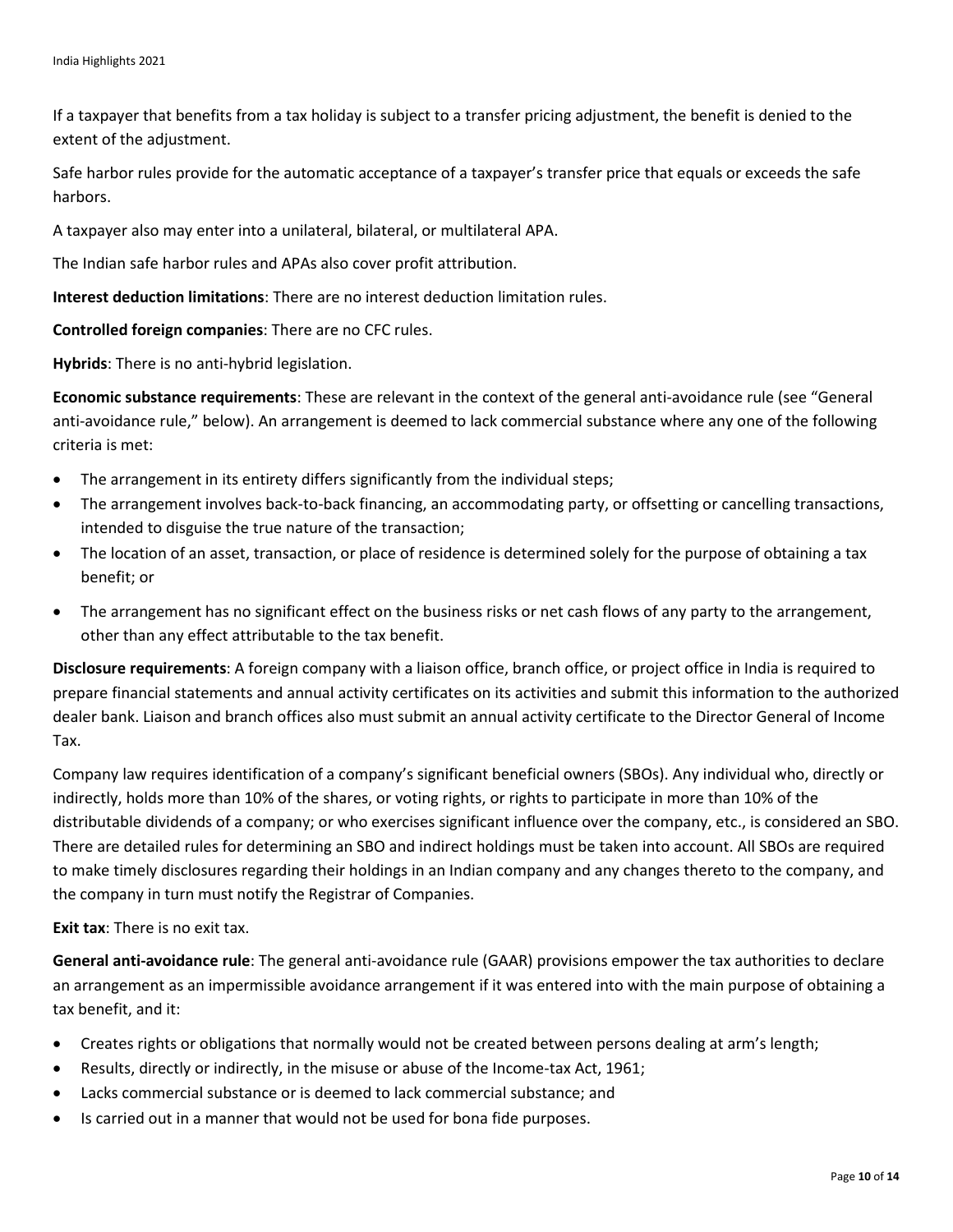The GAAR applies to arrangements where the tax benefit exceeds INR 30 million. Once the GAAR is invoked, tax treaty benefits may be denied for the arrangement.

**Other**: To discourage transactions with persons located in jurisdictions that do not effectively exchange information with India, transactions with persons situated in certain jurisdictions designated by the government are subject to the Indian transfer pricing rules, and income paid to persons in those jurisdictions is subject to a minimum withholding tax of 30%.

#### **Goods and services tax**

| Rates               |                   |
|---------------------|-------------------|
| General rate        | 0%/5%/12%/18%/28% |
| <b>Special rate</b> | 0.1%/0.25%/3%     |

**Taxable transactions**: Goods and services tax (GST) is a destination-based consumption tax applicable to the supply of goods or services. GST also is a part of the aggregate customs duty imposed on imports. Exports and supplies to SEZs are zero-rated for GST purposes.

Central GST (CGST) and state GST (SGST) are imposed simultaneously on a common tax base on all intrastate transactions. In the case of interstate supplies of goods and services, integrated GST (IGST) applies at a rate that is an aggregate of CGST and SGST.

GST applies to all goods and services other than alcoholic liquor for human consumption and certain petroleum products (see "Other," below).

**Rates**: Goods and services are categorized under a structure with five different rates: 0%, 5%, 12%, 18%, and 28%. There is no standard rate per se, but the rate for most services is 18%. Special rates of 0.1%, 0.25%, and 3% apply on supplies to merchant exporters, rough precious and semi-precious stones, and gold, respectively.

In addition to GST, a GST compensation cess primarily in the range of 12% to 96% applies to a few "demerit" and luxury items such as pan masala, coal, sparkling water, cars, and tobacco products.

**Registration**: Registration is state-specific. Two threshold limits of aggregate turnover (INR 4 million and INR 2 million) have been prescribed for exemption from registration and payment of GST for suppliers of goods and states may choose their own threshold limits.

Service providers continue to be governed by the originally prescribed threshold limits of aggregate turnover of INR 2 million (INR 1 million in certain special category states). The threshold exemption does not apply in specific cases, such as in the case of interstate taxable supplies (other than to persons making interstate supplies of services with aggregate turnover of less than INR 2 million (INR 1 million for special category states)), persons who are required to pay tax under the reverse-charge mechanism, electronic commerce operators required to collect tax at source, etc.

**Filing and payment**: GST compliance is an electronic process. Specific returns, filing obligations, and the time of payment are prescribed for different types of taxpayers, with most taxpayers being required to file monthly returns plus an annual return.

The monthly return in respect of outward supplies generally is due by the 11th day of the following month, with consolidated monthly returns (including information relating both to inward and outward supplies) and tax payments due by the 20th day of the following month.

Annual returns also must be filed by GST registered persons on or before 31 December following the relevant financial year. GST registered persons with aggregate turnover exceeding INR 20 million also must provide as a minimum a copy of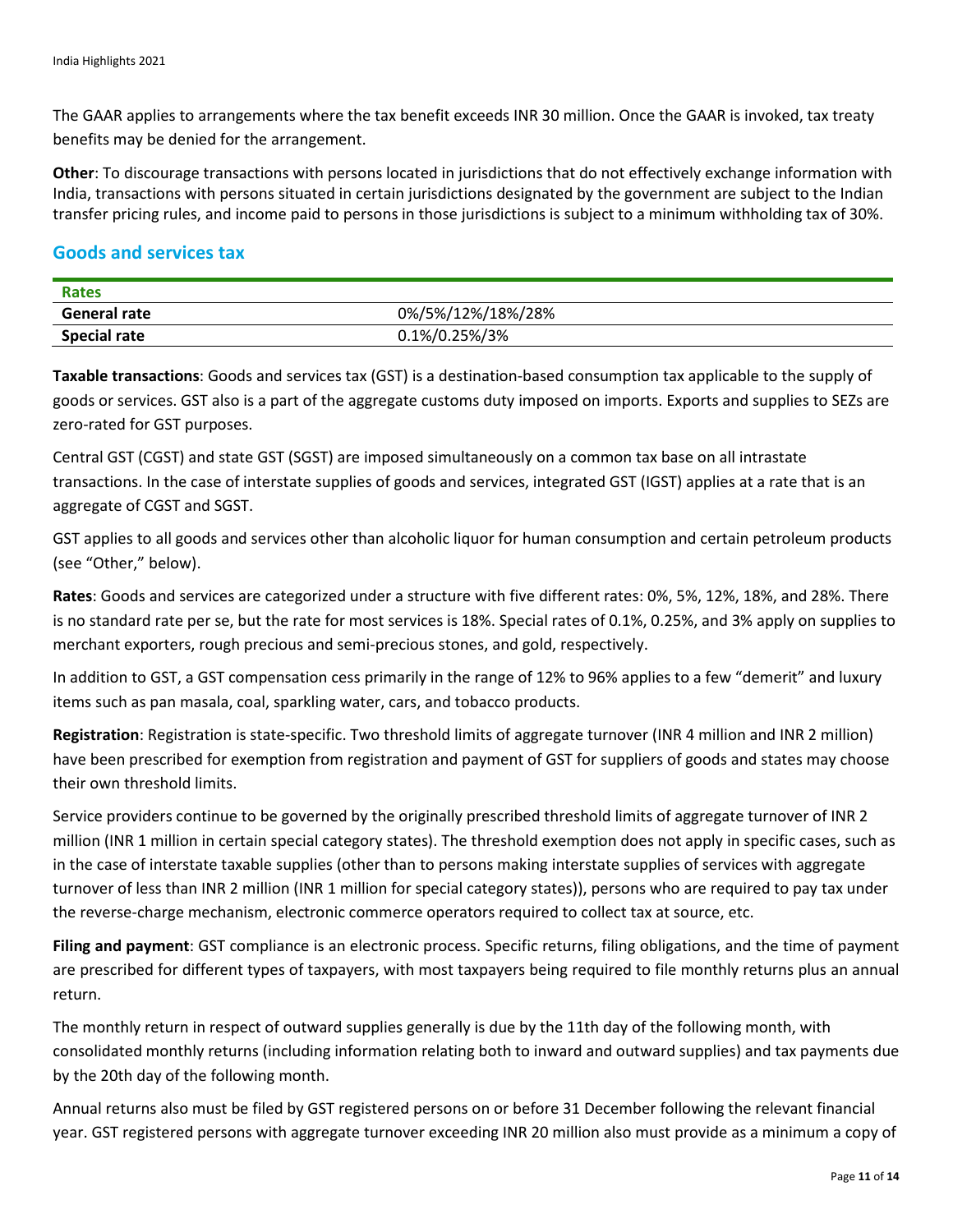the audited annual accounts and a reconciliation statement, reconciling the value of supplies declared in the returns submitted for the financial year with the audited annual financial statements.

Other than for a limited number of notified exceptions, e–invoicing (i.e., the generation of electronically authenticated invoices to effect GST supplies) is compulsory as from 1 January 2021 for taxpayers with turnover exceeding INR 1 billion in the three preceding financial years. E-invoicing was compulsory for taxpayers with turnover exceeding INR 5 billion in the three preceding financial years as from 1 October 2020.

A mandatory e-way bill system applies for the interstate and intrastate movement of goods above a certain value (except under certain specified circumstances).

**Other**: Alcohol for human consumption and certain petroleum products (petroleum crude, motor spirit (petrol), high speed diesel, natural gas, and aviation turbine fuel) continue to be taxed under the VAT regime (one of several indirect taxes replaced by GST in 2017). Interstate sales of these goods continue to be liable to central sales tax. Alcohol for human consumption also is liable to state excise duty, while the above petroleum products continue to be liable to central excise duty. The standard rates for VAT, central sales tax, and state excise duty on these products vary between states, while the standard rate for central excise duty depends on the nature of the petroleum product.

Registration for VAT and central sales tax is mandatory for taxpayers dealing in the relevant goods if the business's sales turnover exceeds a threshold (INR 500,000 in most states), although certain state VAT laws also specify monetary limits of sales and/or purchases.

VAT, central sales tax, and state excise duty returns and payments generally are due either monthly or quarterly, based on the amount of the tax liability.

GST paid on procurements of goods and services cannot be offset against a VAT or state excise duty liability. Similarly, a VAT or state excise duty credit cannot be offset against a GST liability.

## **Other taxes on corporations and individuals**

Unless otherwise stated, the taxes in this section apply both to companies and individuals and are imposed at the national level.

**Social security contributions**: The employer generally contributes 12% of eligible wages per month to the provident fund—8.33% of the wages (up to INR 15,000) is applied to the pension fund, with the balance paid to the provident fund (except in the case of "international workers," where the pension contribution by the employer is 8.33% of the wages). For employees joining the provident fund on or after 1 September 2014, the entire employer contribution (12% of wages) is applied to the provident fund.

All employees (including "international workers" but not "excluded employees," as defined in the Provident Fund Act) contribute 12% of eligible wages per month to the provident fund. However, where India has entered into a social security agreement (SSA) with the relevant foreign country, an inbound international worker (subject to certain conditions) is not liable to contribute to the provident fund in India upon obtaining a certificate of coverage (CoC). An international worker may be either (i) a foreign employee working for an establishment in India to which the Provident Fund Act applies, or (ii) an Indian employee seconded to a country with which India has entered into an SSA, who has not obtained a CoC, and is/will be eligible for benefits under the host country's social security program.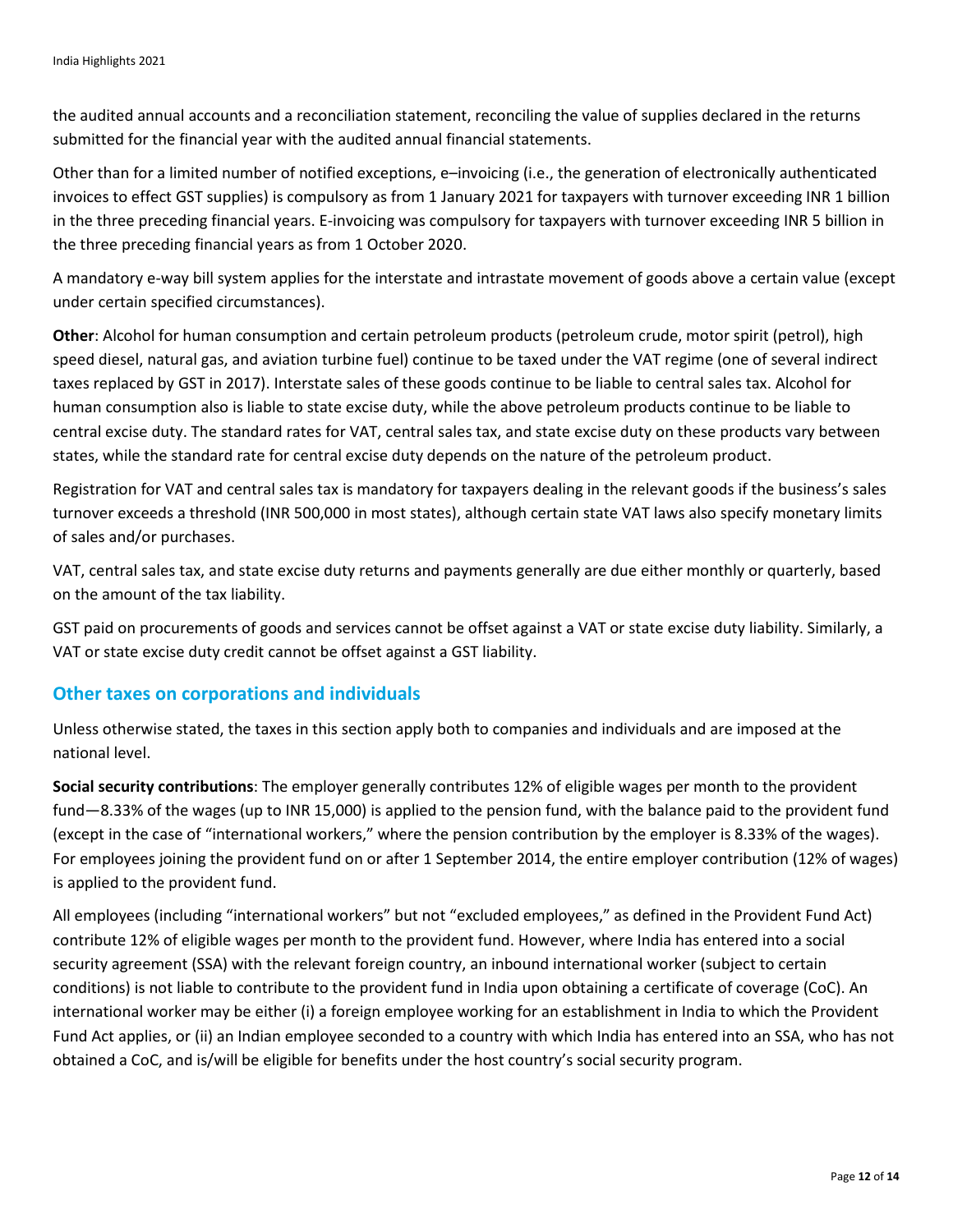The aggregate employer contribution to the provident fund, national pension scheme, and superannuation fund in excess of INR 750,000, as well as any annual accretion on the excess contributions (in the form of dividends, interest, etc.), is a taxable perquisite for the employee.

**Payroll tax**: There is no payroll tax but the employer is responsible for withholding tax on salary income.

**Capital duty**: India does not impose capital duty.

**Real property tax**: Municipalities impose property taxes (based on assessed value) and states impose land-revenue taxes.

**Transfer tax**: STT is payable by the purchaser at the time of purchase, or on the seller at the time of sale of equity shares, derivatives, units in an equity-oriented fund, or units of a business trust listed on a recognized stock exchange in India.

**Stamp duty**: Transactions involving real estate and other specified transactions (including financial instruments and tribunal orders for amalgamation/demerger) in India attract stamp duty levied under the Indian Stamp Act and the stamp acts of the various states (with rates varying between the states).

As from 1 July 2020, stamp duty on securities market instruments is imposed at uniform rates across India.

**Net wealth/worth tax**: India does not impose a net wealth tax or net worth tax.

**Inheritance/estate tax**: India does not impose an inheritance tax or an estate tax.

**Other**: An equalization levy of 6% on the amount of consideration in excess of INR 100,000 for specified services received by a nonresident without a permanent establishment (PE) in India must be withheld by a resident payer or a nonresident payer with a PE in India. The "specified services" include online advertising or the provision of digital advertising space, other related facilities or services, or any other service that may be notified by the central government.

An equalization levy of 2% applies as from 1 April 2020 on the consideration from e-commerce supply and services (other than specified services within the scope of the 6% levy) made or provided by an e-commerce operator without a PE in India, and whose sales, turnover, or gross receipts from the e-commerce supply and services are at least INR 20 million during the tax year.

Income subject to the 6% equalization levy is not taxed in the hands of the recipient. Income arising from e-commerce supply or services made, provided, or facilitated on or after 1 April 2020 and subject to the equalization levy at 2%, is exempt from income tax only as from 1 April 2021. Therefore, for FY 2020-21, both equalization levy and withholding tax potentially may apply. Clarification from the government is expected.

Sale of goods or provision of services by an e-commerce operator to an e-commerce participant is subject to a 1% withholding tax.

Customs duties are imposed by the central government, generally on the import of goods into India, although certain exported goods also are liable to customs duties.

**Tax treaties:** India has comprehensive tax treaties with almost 100 countries. The OECD multilateral instrument (MLI) entered into force for India on 1 October 2019. For information on India's tax treaty network, visit [Deloitte International](https://www.dits.deloitte.com/#Jurisdiction/9)  [Tax Source.](https://www.dits.deloitte.com/#Jurisdiction/9)

**Tax authorities:** Income Tax Department, Authority for Advance Rulings